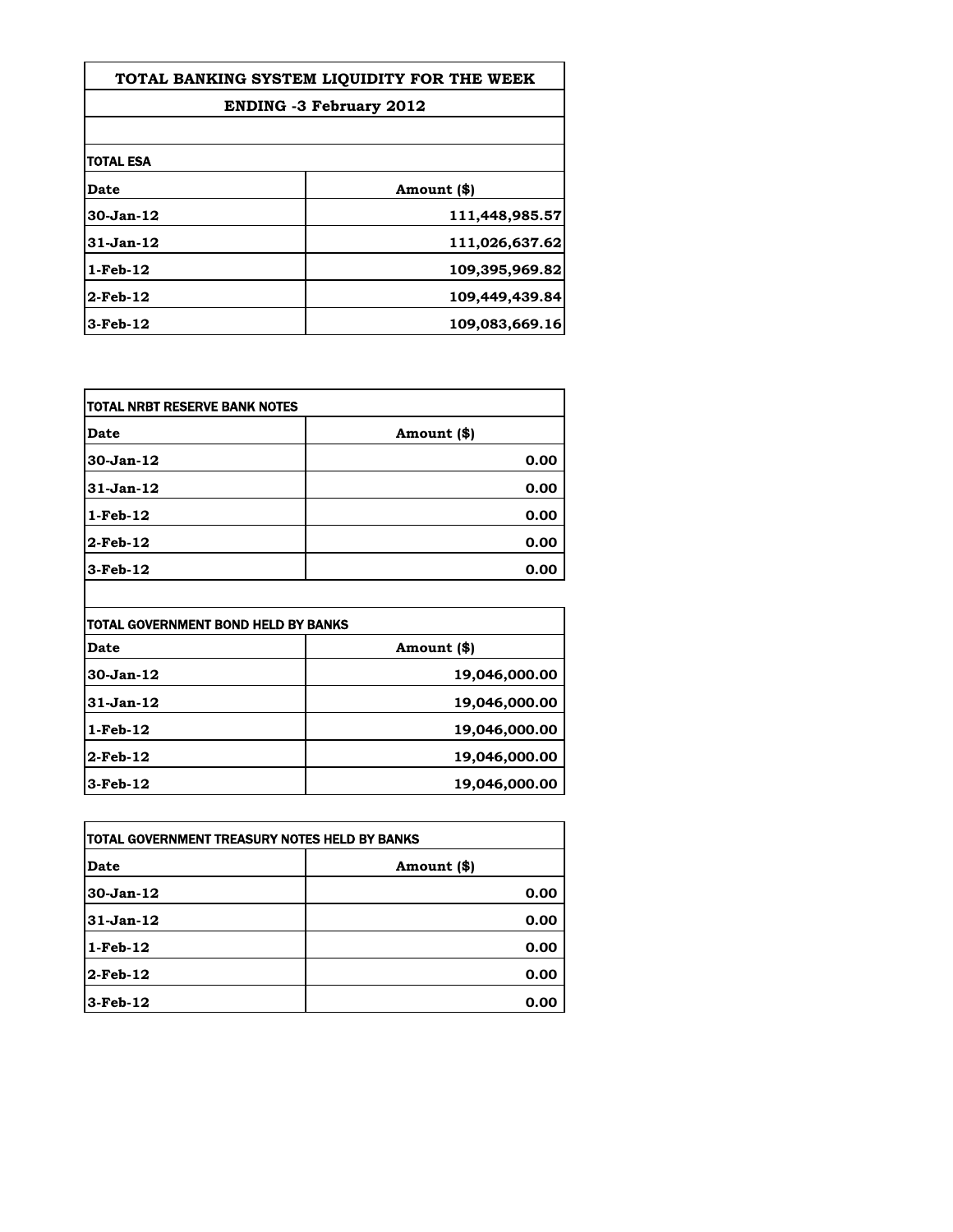| TOTAL BANKING SYSTEM LIOUIDITY FOR THE WEEK<br><b>ENDING -10 February 2012</b> |                |
|--------------------------------------------------------------------------------|----------------|
|                                                                                |                |
| <b>TOTAL ESA</b>                                                               |                |
| Date                                                                           | Amount (\$)    |
| 6-Feb-12                                                                       | 108,869,587.73 |
| 7-Feb-12                                                                       | 109,280,480.37 |
| 8-Feb-12                                                                       | 109,117,802.04 |
| 9-Feb-12                                                                       | 109,368,854.14 |
| 10-Feb-12                                                                      | 109,374,460.16 |

| Date        | Amount (\$) |
|-------------|-------------|
| $6$ -Feb-12 | 0.00        |
| 7-Feb-12    | 0.00        |
| 8-Feb-12    | 0.00        |
| $9-Feb-12$  | 0.00        |
| 10-Feb-12   | 0.00        |

| <b>TOTAL GOVERNMENT BOND HELD BY BANKS</b> |               |
|--------------------------------------------|---------------|
| Date                                       | Amount (\$)   |
| $6$ -Feb-12                                | 19,046,000.00 |
| $7$ -Feb-12                                | 19,046,000.00 |
| $8$ -Feb-12                                | 19,046,000.00 |
| $9$ -Feb-12                                | 19,046,000.00 |
| 10-Feb-12                                  | 19,046,000.00 |

| TOTAL GOVERNMENT TREASURY NOTES HELD BY BANKS |             |
|-----------------------------------------------|-------------|
| Date                                          | Amount (\$) |
| $6$ -Feb-12                                   | 0.00        |
| $7-Feb-12$                                    | 0.00        |
| $8$ -Feb-12                                   | 0.00        |
| $9$ -Feb-12                                   | 0.00        |
| 10-Feb-12                                     | 0.00        |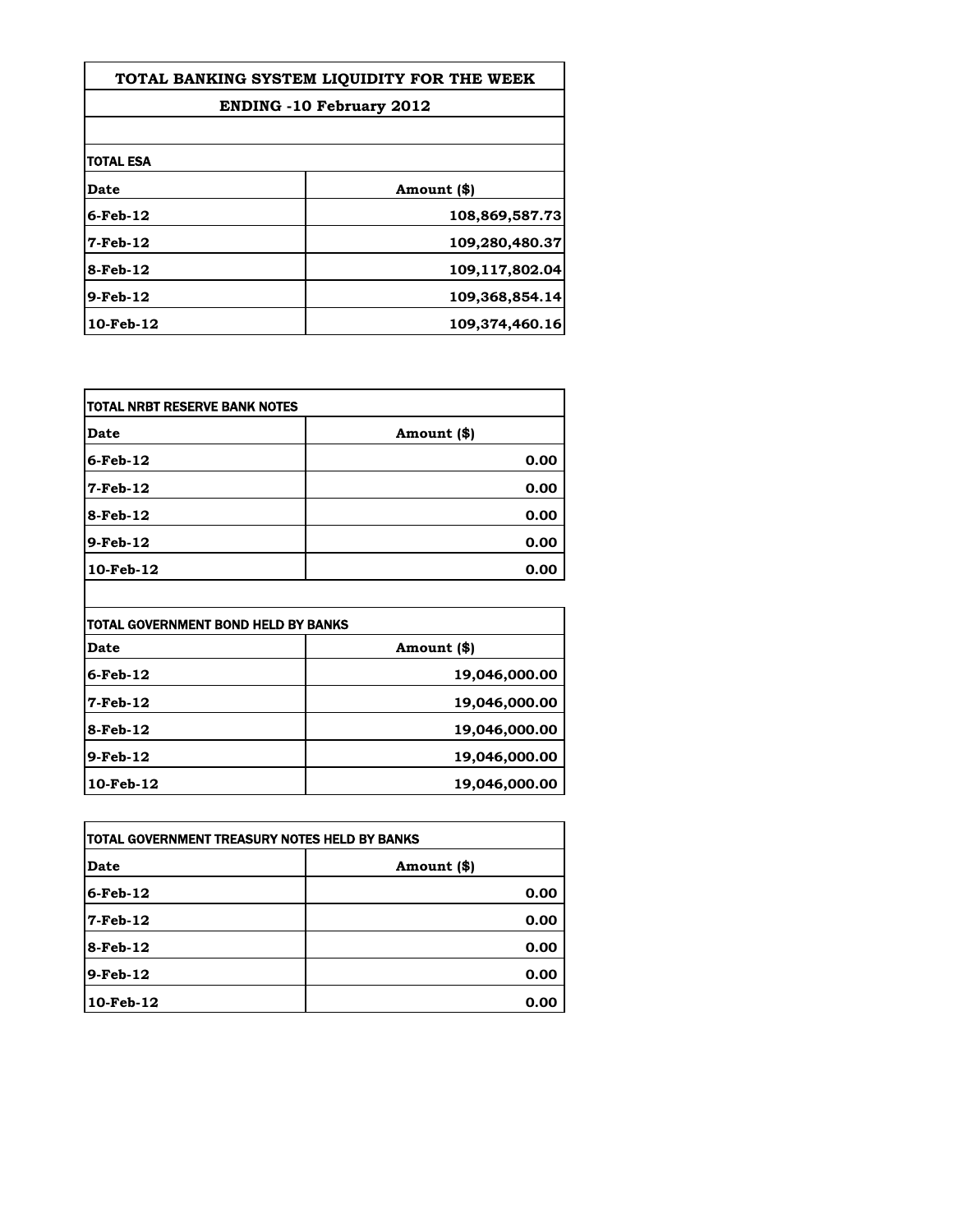| TOTAL BANKING SYSTEM LIQUIDITY FOR THE WEEK<br><b>ENDING -17 February 2012</b> |                |
|--------------------------------------------------------------------------------|----------------|
|                                                                                |                |
| <b>TOTAL ESA</b>                                                               |                |
| <b>Date</b>                                                                    | Amount (\$)    |
| 13-Feb-12                                                                      | 109,172,925.16 |
| 14-Feb-12                                                                      | 109,172,925.16 |
| 15-Feb-12                                                                      | 109,172,925.16 |
| 16-Feb-12                                                                      | 108,922,702.09 |
| 17-Feb-12                                                                      | 108,978,914.97 |

| Date      | Amount (\$) |
|-----------|-------------|
| 13-Feb-12 | 0.00        |
| 14-Feb-12 | 0.00        |
| 15-Feb-12 | 0.00        |
| 16-Feb-12 | 0.00        |
| 17-Feb-12 | 0.00        |

| Date            | Amount (\$)   |
|-----------------|---------------|
| $13$ -Feb- $12$ | 19,046,000.00 |
| 14-Feb-12       | 19,046,000.00 |
| 15-Feb-12       | 19,046,000.00 |
| 16-Feb-12       | 19,046,000.00 |
| 17-Feb-12       | 19,046,000.00 |

| TOTAL GOVERNMENT TREASURY NOTES HELD BY BANKS |             |
|-----------------------------------------------|-------------|
| Date                                          | Amount (\$) |
| $13$ -Feb- $12$                               | 0.00        |
| 14-Feb-12                                     | 0.00        |
| $15$ -Feb- $12$                               | 0.00        |
| 16-Feb-12                                     | 0.00        |
| $17$ -Feb- $12$                               | 0.00        |